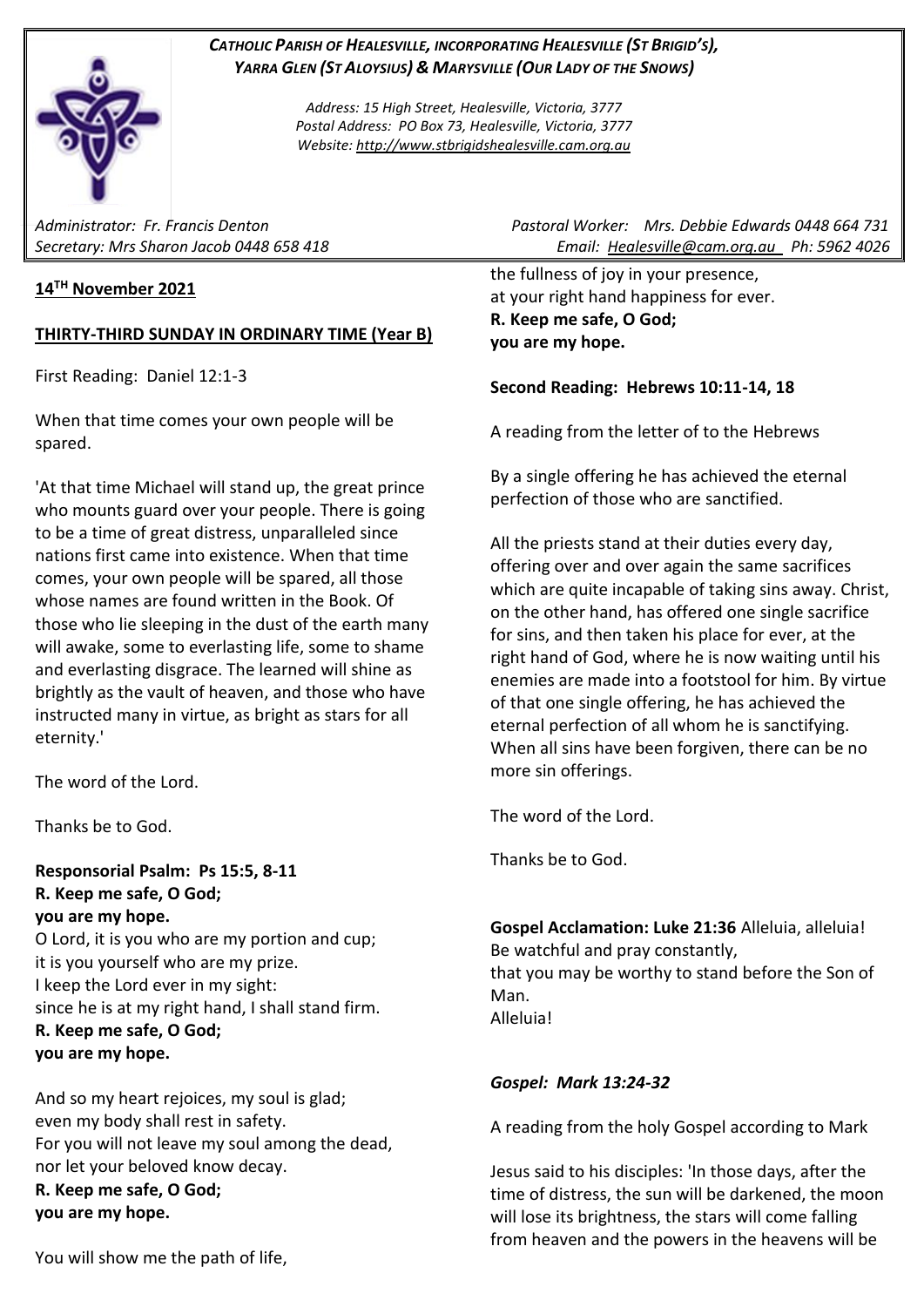shaken. And then they will see the Son of Man coming in the clouds with great power and glory; then too he will send the angels to gather his chosen from the four winds, from the ends of the world to the ends of heaven.

'Take the fig tree as a parable: as soon as its twigs grow supple and its leaves come out, you know that summer is near. So with you, when you see these things happening: know that he is near, at the very gates. I tell you solemnly, before this generation has passed away all these things will have taken place. Heaven and earth will pass away, but my words will not pass away.

'But as for that day or hour, nobody knows it, neither the angels of heaven, nor the Son; no one but the Father.'

The Gospel of the Lord.

Praise to you, Lord Jesus Christ.

**AN ACT OF SPIRITUAL COMMUNION My Jesus, I believe that You are present in the Most Holy Sacrament. I love You above all things, and I desire to receive You into my soul. Since I cannot at this moment receive You sacramentally, come at least spiritually into my heart. I embrace You as if You were already there and unite myself wholly to You. Never permit me to be separated from You. Amen.**

Try booking link for Sunday 14th November. Please note each mass is limited to 30 people with **vaccination status unknown.** <https://www.trybooking.com/BVKPG>

**Yarra glen – St Aloysius Mass 5pm Sunday 21st November <https://www.trybooking.com/BVPBU>**

We have received the guidelines from the Archdiocese who have worked through the directives from the government as to how we are to re-open. These liturgical guidelines may be found at

[https://melbournecatholic.org/covid-19-guidelines](https://melbournecatholic.org/covid-19-guidelines?fbclid=IwAR1ryINANYNplkq8jXs_Q175fnIfOaiQY-g_IIeSrTVc6diDyY0Ozs3vwKc) Important points are as follows:

- Masks must be worn at all times inside the Church.
- Vaccination status unknown: maximum of 30 people inside the Church

• Booking for weekend Mass is required. This may be done via try booking

<https://www.trybooking.com/BVKPG>

or by calling the parish mobile 0448 658 418 during office hours. There is no longer a need to book for weekday mass.

We have had requests regarding donations to our Parish. Bank details are below should you wish to contribute. We thank you for your kind generosity and support.

#### **For Parish/Thanksgiving**

Account Name: St Brigid's Church Account BSB: 083 347 Account Number: 65080 2080

Account Name: Our Lady of the Snows – Marysville BSB: 083 347 Account Number: 26742 8217

Account Name: St Aloysius – Yarra Glen BSB: 083 347 Account Number: 26832 3767

### **For Presbytery/Priest**

Account Name: St. Patrick's Presbytery BSB: 083 347 Account: 63931 5513 The weekly mass can be found on St Patrick's website under latest parish news <https://stpatrickslilydale.org.au/>

The Victorian Government really has mastered the art of Orwellian double-speak. Anything that is titled the *Public Health and Wellbeing Amendment (Pandemic Management) Bill 2021*, ought to send shivers down one's spine. So, when the Victorian Government introduces a Bill called the *Equal Opportunity (Religious Exceptions) Amendment Bill 2021* that sounds like such a lovely piece of egalitarian legislation that no one could possibly object to it, that is the warning that 'equality' is the least of its concerns, so far as the Church is concerned. 'Equal opportunity' is the euphemistic smoke screen for saying religious institutions cannot employ on the basis of religious affiliation. The implication is that faith, belief and values should have no bearing on employment opportunities in Christian organisations. This is an utterly absurd double standard being applied to Churches.

It is a statement of fact that all employees affect the culture of their places of employment, for better or worse. For this reason, employers rightfully discriminate for a vast range of legitimate reasons: the individual's competence, experience, suitability, age, availability, communication skills, attitude, presentation, and so on. This is not unjust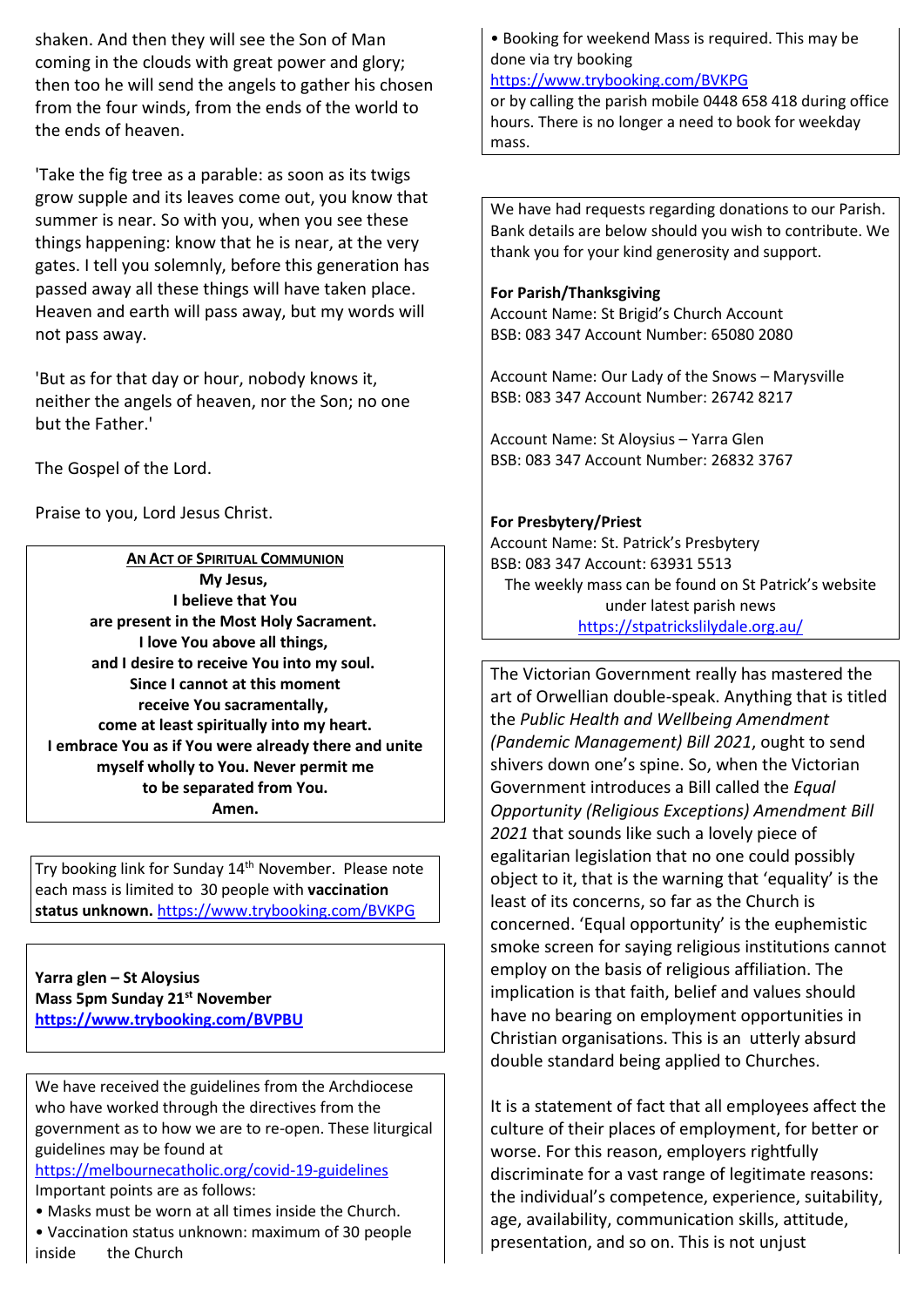discrimination; it is simply part of the process of accessing the best candidate for the job. Everyone who has ever applied for a job understands this the employer is looking for the 'best fit' for a particular position. One's views and values are naturally also part of the selection criteria. A big game trophy hunter who applies for a job on a wildlife reserve can reasonably expect to be turned down for the job – because one's personal values are an importance part of the culture of the workplace and its mission. Where there are major conflicts of core values the entire organisation is compromised. Why would it be any different for religious organisations? It's important for Christian schools to be able to employ faithful Christians not only for religious education classes, but also for other areas, even those that don't pertain directly to faith. An atheist science teacher, or a Marxist history teacher, or a Communist economics teacher would have a detrimental effect on the Christian culture of the whole school: their values and core beliefs *do* matter if they are not philosophically aligned with the school's over-arching faith-based mission.

It's a natural right for any employer to be able to employ staff who help build up, rather than undermine, the organisation's mission. Any attempt to deny this natural right is both an injustice for the organisation (which should be free to employ whomsoever it chooses), but it is also an injustice to those patrons of the organisation who may be specifically seeking a service that has specific faithbased culture. A Jew has the right to be educated in a Jewish faith environment; A Muslim has a right to be educated in an Islamic faith culture. Likewise, a Christian has a right to be educated in a Christian culture. This is precisely why we have private education as distinct from public education.

The real proof that this legislation is not about "equal opportunity" is the fact that it singles out religious organisations. No other private organisation or enterprise is subject to the same process of scrutineering on the basis of philosophical or ideological bias. For example, political organisations are entirely free to discriminate on the basis of personal views and values – and discriminate the assuredly do. In short, this Bill is designed to ensure that Christian organisations do not enjoy an "equal opportunity" to any other nonreligious workplace with regard to freedom of employment. Singling out Christian organisations in this way creates an unnecessary "Religious Exception". There should be one set of laws that

applies equally to everyone. Archbishop Comensoli writes: "I do not believe it is in anyone's interest in the long term for a secular power to make such a determination for religious organisations. The role or importance of faith in a faith-based organisation cannot be relegated to a bureaucrat or a secular court. This is another sad example of people of faith and the freedom of religious organisations being unfairly targeted." All of this follows a consistent pattern of State over-reach and interference into the Church's rightful autonomy.

Archbishop Peter Comensoli has asked that this issue be addressed in parishes and that his open letter be distributed. Copies of this letter will be placed in the Parish Bulletin. He is calling upon the faithful to be proactive in opposing this legislation as a matter of some urgency. Please consider writing or calling your local member of parliament to convey your concerns. This is yet another nail in the coffin of religious freedom in this State.

#### **PARISH PRAYER LIST**

**Recently Deceased:** Laurie Fields, Jean Youngberry **Sick:** Babies Emmett, Noah Glen Christie, Tedi and Santi; Roman, Blake Smith, Trish Leahy, John Snell, Abby Sharp, Peter Munro, Megan, Bernie Jansen, Andrew Sharp, John, Glenn, Lyn Francis, Dorothy Barber, Fiona, Annie Preuss, Michelle Ryan, Damian, John, Alison, Heather, Julie Bates, Garry Dettman, Bradley Jordan, Jeanette Henkel, Richard Galbraith, Debbie Huby, Geoff Lucas, Sandra Donkin, Glen, Fred Bullas, Fred Coullas, Evie Gleeson, Indy Dawes, Rade Krstic, Megan Williams, Michael Wood, Jennie, Michael, Margo & Stephen Youngberry, Marie Hammond, John Mulholland, Rhiannon Days, Val Savitt, Ron Garland, Jaz Nueber, James Cooney, Robert, Mary & Gerard Bariola, Tilly Van der Zee, Lydia, Joyce Slattery, Annie, Bob Ireland, Val & Michael Christie, Ted & Peter Bowling, Natasha, Mia, James, Richard Adams, Mitchell & Wynn Wilson, Anne Bateman, Veronica Ireland, Wendy Turner (Ireland), Lauren, Brooke, Anthony, Laura Baosde Pinto, Michelle, Judy, Annette Fromholtz, John Wray, Con & Lynn Doensen

#### **FOR THOSE WHOSE ANNIVERSARIES ARE IN NOVEMBER**

Jim Mahedy (02.11.67), William Hammond (04.11.95), Rihanna Dowler (07.11.13), Elsie O'Connor (08.11.06), Ede Huebel (11.11.84), Leopold Huebel (11.11.86), Mary Langridge (11.11.96), Gavan Pomeroy (12.11.71), Jan Slawinski (13.11.86), Eileen Youngberry (25.12.60), Jim Pomeroy (26.11.02), Jack Brown (27.11.13), Dorothy

Thompson, Diosidit Armada, Baby Jean Gotch (29.11.18), Kath Skate,